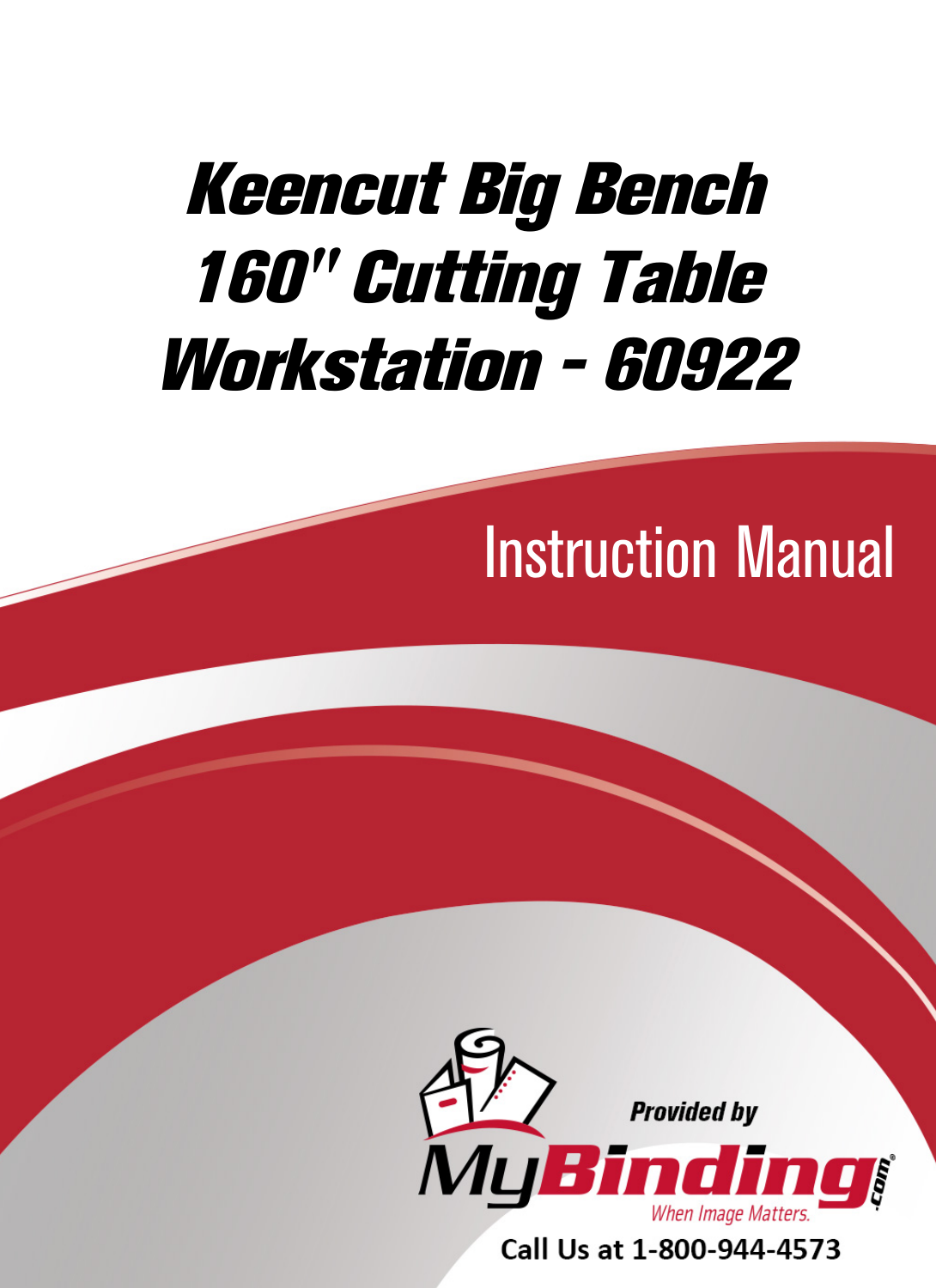



- **68 ASSEMBLY INSTRUCTIONS**
- MONTAGEANLEITUNG
- INSTRUCCIONES DE MONTAJE
- INSTRUCTIONS DE MONTAGE
- ISTRUZIONI PER L'ASSEMBLAGGIO



Thank you for choosing the Keencut Big Bench. Every effort has been made to bring you a superbly built product with the promise of many years of good service.



[MyBinding.com](http://www.mybinding.com) 5500 NE Moore Court Hillsboro, OR 97124 Toll Free: 1-800-944-4573 Local: 503-640-5920

*Keencut – the world's finest cutting machines*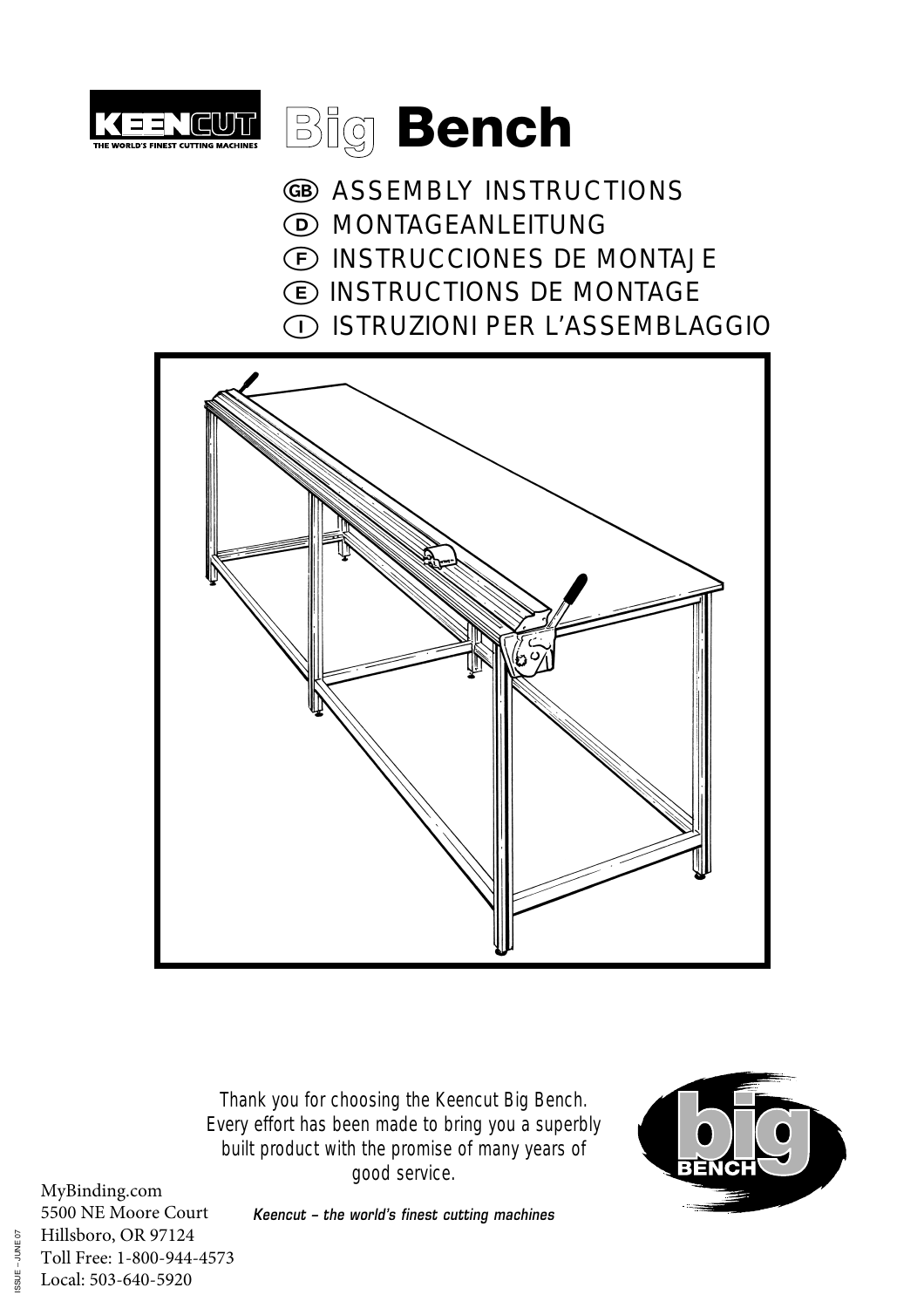



## **68 ASSEMBLY INSTRUCTIONS**



Thank you for choosing the Keencut Big Bench. Every effort has been made to bring you a superbly built product with the promise of many years of good service.



[MyBinding.com](http://www.mybinding.com) 5500 NE Moore Court Hillsboro, OR 97124 Toll Free: 1-800-944-4573 Local: 503-640-5920

*Keencut – the world's finest cutting machines*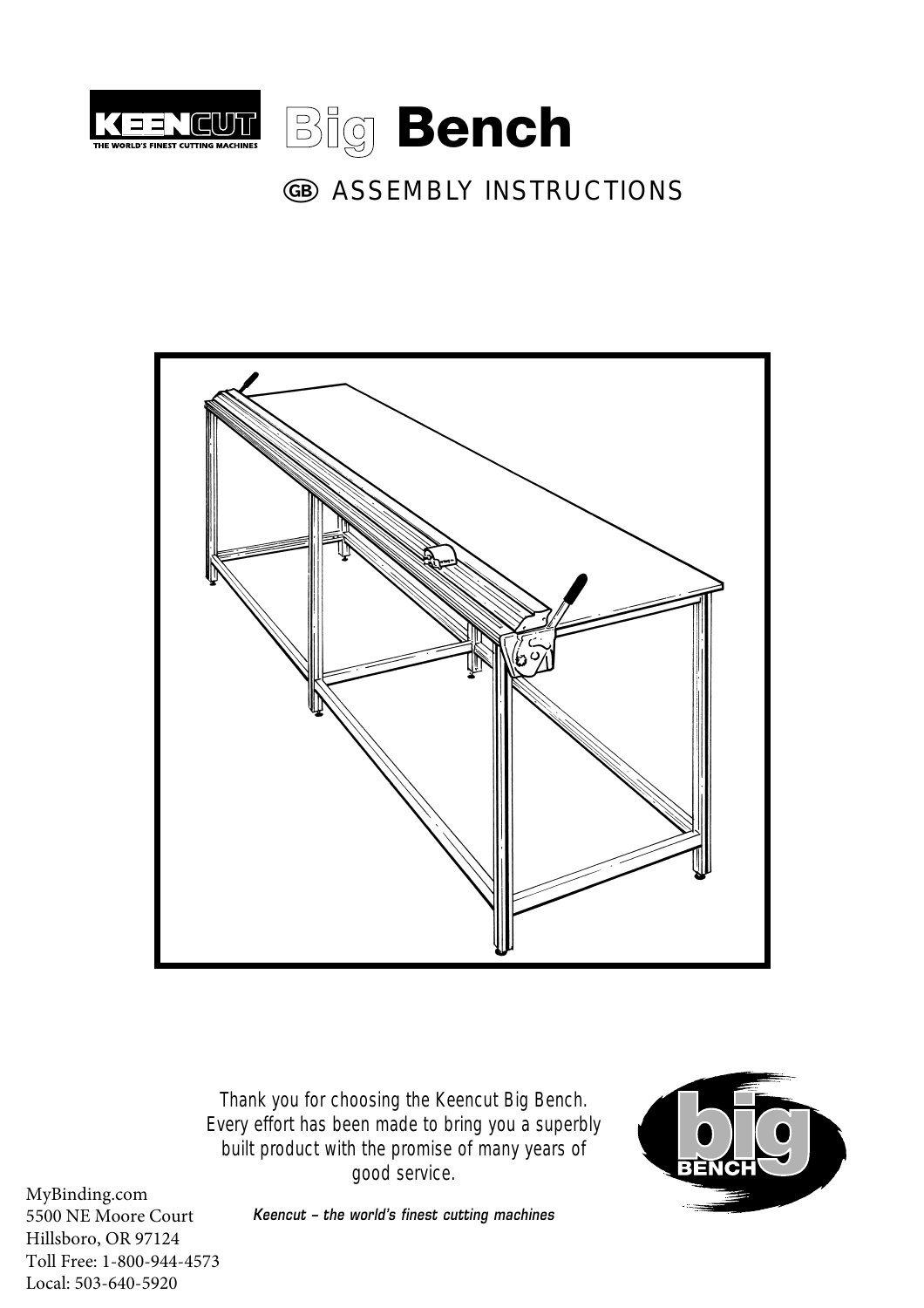# **2 Packing List 2**

## **You should have;**

## **Packed in the Rectangular Boxes:**

|                  |       |                    | <b>QUANTITY FOR BIG BENCH</b> |               |               |                 |  |  |
|------------------|-------|--------------------|-------------------------------|---------------|---------------|-----------------|--|--|
|                  |       | <b>ITEM</b>        | 1.0, 1.5                      | 2.0, 2.5, 3.0 | 3.5, 4.0, 4.5 | 5.0             |  |  |
|                  |       | Short beam         | 4                             | 6             | 8             | 10 <sup>1</sup> |  |  |
|                  |       | Long beam          | 4                             | 8             | 12            | 16              |  |  |
|                  |       | Leg                | 4                             | 6             | 8             | 10 <sup>°</sup> |  |  |
| <b>City</b>      |       | Joining Bracket    | 16                            | 28            | 40            | 52              |  |  |
|                  |       | <b>Grub Screw</b>  | 48                            | 84            | 120           | 156             |  |  |
|                  | ط∱ًة. | Worktop Fixing     | $\overline{4}$                | 6             | 8             | 10 <sup>1</sup> |  |  |
| <b>COMMUNITY</b> |       | Long Screw         | 4                             | 6             | 8             | 10 <sup>°</sup> |  |  |
|                  |       | Height Adjuster    | 4                             | 6             | 8             | 10 <sup>°</sup> |  |  |
|                  |       | 4mm Hexagon Wrench | 1                             | 1             | 1             | 1               |  |  |
|                  |       | Spacer             | 1                             | 1             | $\mathbf{1}$  | 1               |  |  |
|                  |       |                    |                               |               |               |                 |  |  |

## **Packed in the TUBE:**

|          |                            | <b>QUANTITY FOR BIG BENCH</b> |               |               |        |  |  |
|----------|----------------------------|-------------------------------|---------------|---------------|--------|--|--|
|          | <b>ITEM</b>                | 1.0, 1.5                      | 2.0, 2.5, 3.0 | 3.5, 4.0, 4.5 | 5.0    |  |  |
|          | Lift & Hold (Left & Right) | (1,1)                         | (1,1)         | (1,1)         | (1, 1) |  |  |
|          | <b>Base Extrusion</b>      | 1                             |               | 1             | 1      |  |  |
|          | Large Screw                | 6                             | 6             | 6             | 6      |  |  |
|          | <b>Silicon Cord</b>        | 1                             | 1             | 1             | 1      |  |  |
|          | <b>Base Clamp</b>          | $\overline{2}$                | 3             | 4             | 5      |  |  |
|          | Cap Screw                  | 2                             | 3             | 4             | 5      |  |  |
| پ        | Square Nut                 | $\overline{2}$                | 3             | 4             | 5      |  |  |
|          | <b>Worktop Connector</b>   | $\overline{2}$                | 4             | 6             | 8      |  |  |
| S MARINE | <b>Small Screw</b>         | $\overline{2}$                | 4             | 6             | 8      |  |  |
|          | 5mm Hexagon Wrench         | 1                             | 1             | 1             | 1      |  |  |
|          | Levelling Bracket & Screw  | $\overline{2}$                | 4             | 6             | 8      |  |  |
|          |                            |                               |               |               |        |  |  |

[MyBinding.com](http://www.mybinding.com) 5500 NE Moore Court Hillsboro, OR 97124 Toll Free: 1-800-944-4573 Local: 503-640-5920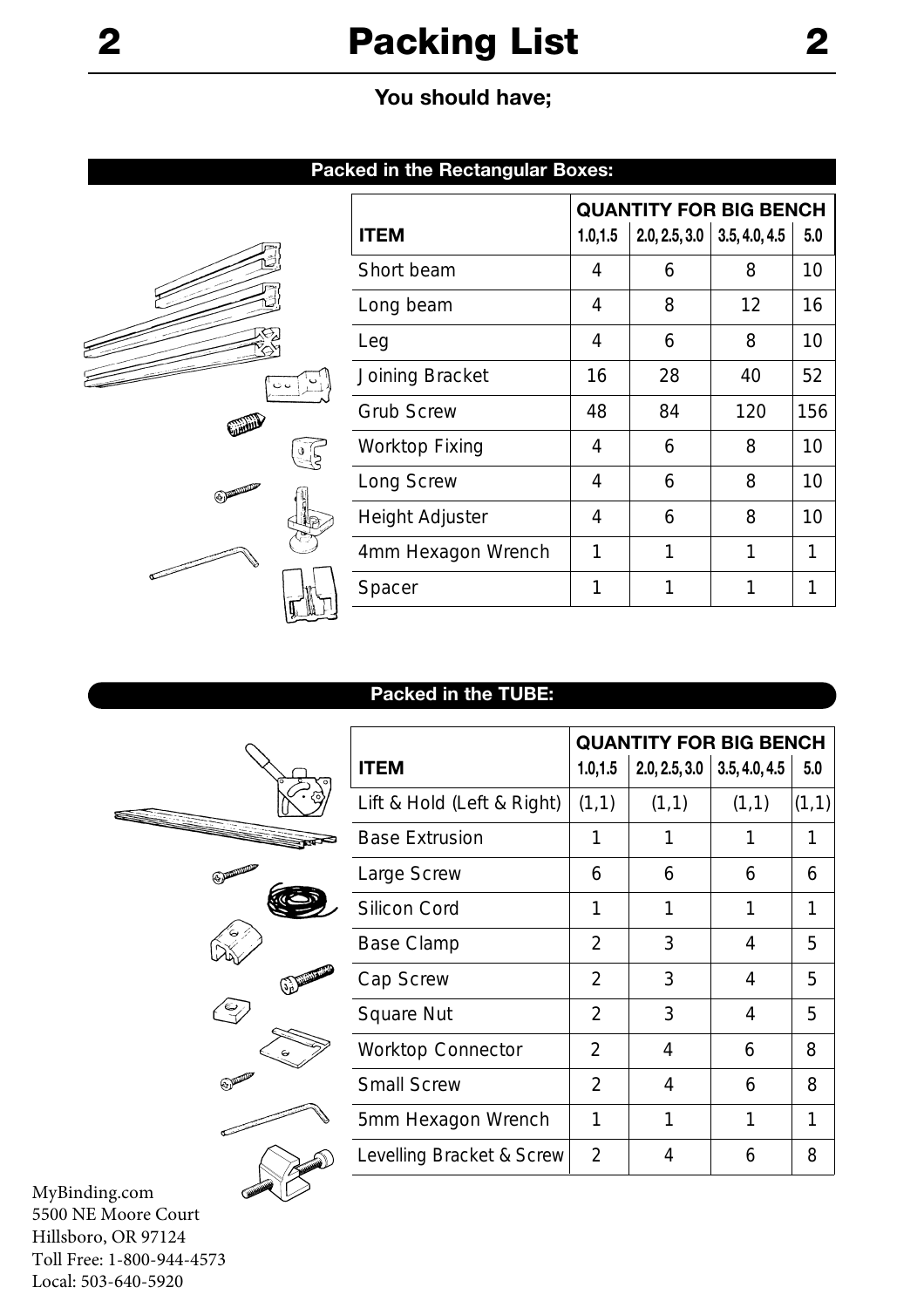# **3 Order of Assembly 3**

**The Order of assembly is important** – the following diagrams are for quick reference only and are to enable the reader to familiarise themselves with the general assembly of the Big bench, the detailed assembly is described in 4 stages.

## **Stage 1**

Fix the brackets to the legs.



### **Stage 3**

Join the end frames and cross beams to produce the bench.



## **3.5, 4.0 & 4.5m Big bench 5m Big bench**



## **Stage 4**

Attach the Javelin lift & hold mechanisms and base extrusion.

[MyBinding.com](http://www.mybinding.com) 5500 NE Moore Court Hillsboro, OR 97124 Toll Free: 1-800-944-4573 Local: 503-640-5920

## **1.0 & 1.5 Big bench 2.0, 2.5 & 3.0m Big bench**





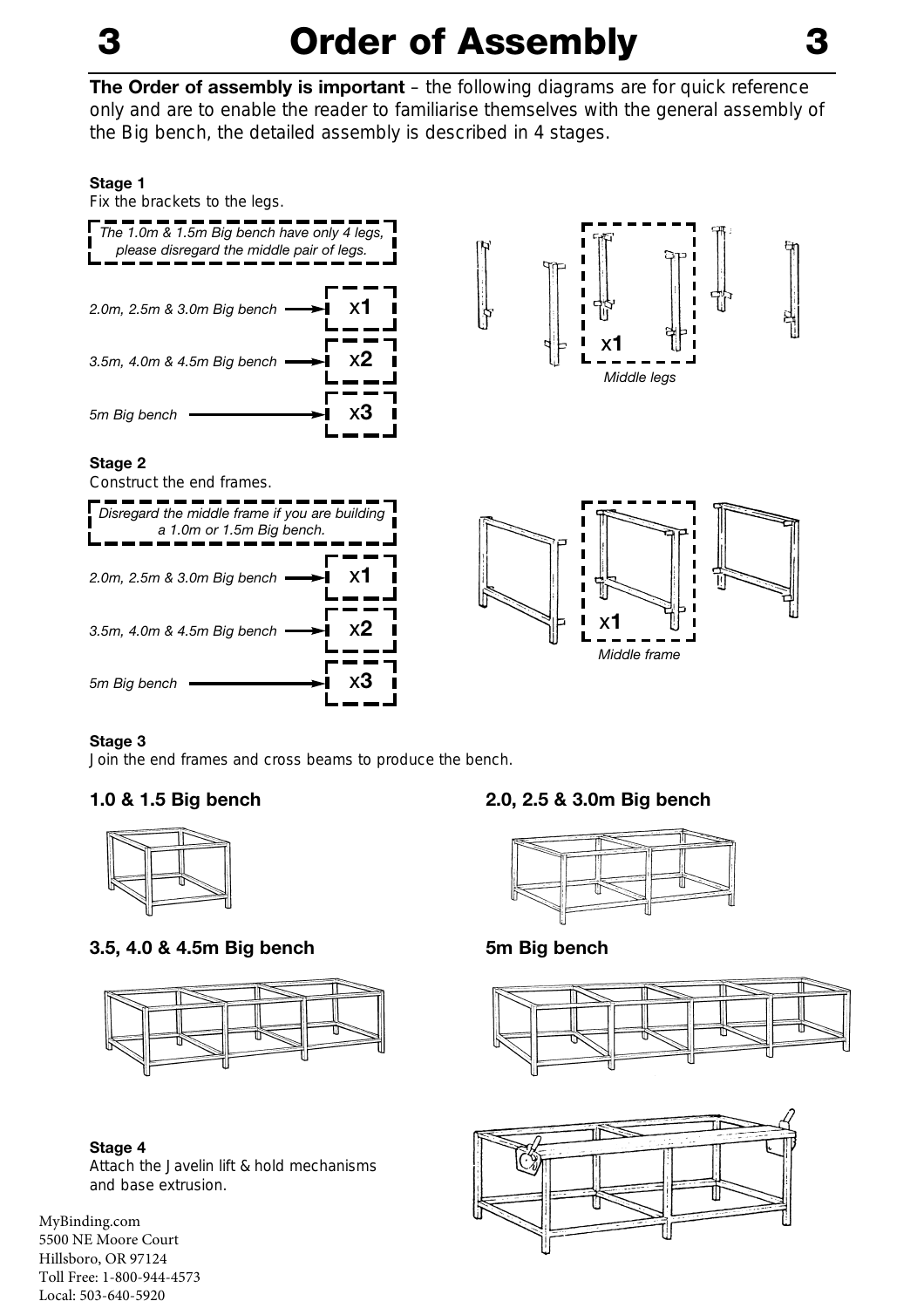## **NOTE:**

The following instructions will assume the Big bench has six legs (2.0, 2.5 or 3.0). If you are constructing a (1.0 or 1.5) Big bench please omit the **middle** frame.

## **Stage 1**<br>1.

1. Put a grub screw backwards into each of the joining brackets – **do not** place screws in the other holes.



- 2. Using the spacer, fit the brackets to the top of each leg as shown – ensure:
	- a). The brackets are fitted the correct way round.
	- b). The spacer is slightly above the top level of the leg, so when constructed the top level of the leg is not above the beam.
	- c). The grub screws are tightened fully.











3. Attach brackets to the bottom of the legs (and the same way round as shown above), using a tape measure or spacer to position them to suit your requirements.

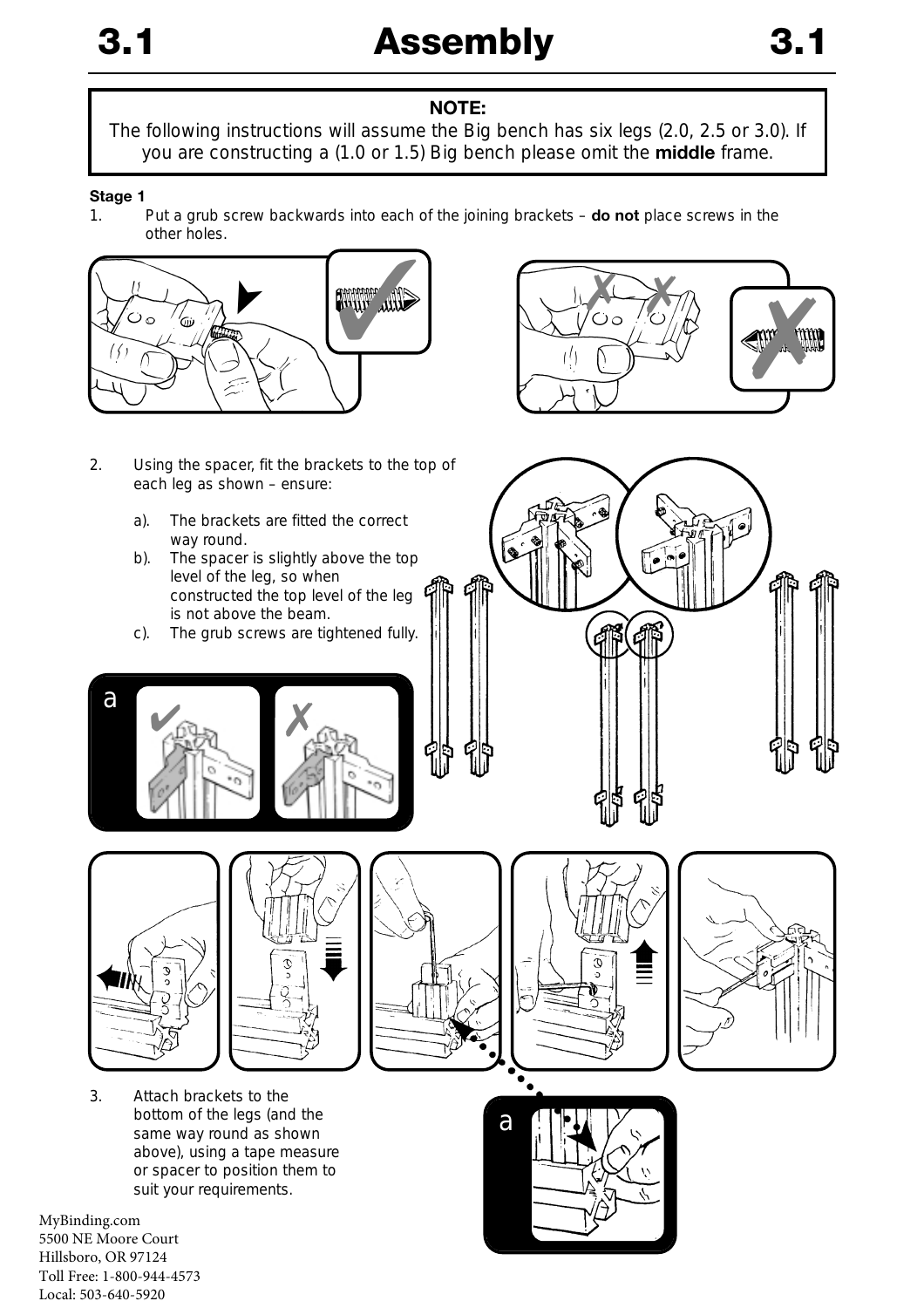# **3.2 Assembly 3.2**

**TOP** 

TOP

the bottom of the leg and tighten the grub screw fully.

4. Put grub screws in each of the two large holes of the bracket, only screw them in 2 or 3 turns.



## **Stage 2**

- 1. Fit the two short beams between each pair of leg assemblies ensuring the small groove in the beam is uppermost.
- 2. Pulling the two legs together (to close any gaps between the end of the beam and the legs) tighten all the grub screws.

5. Fix the height adjusters into the bottom of each leg. Position the adjuster in one of the internal grooves of the leg (ie. the same groove the brackets are fitted). Position the bottom of the aluminium bracket level with





## **Stage 3**

- 1. Place one end frame on the floor with the brackets pointing upwards and position a long beam over each bracket (again ensure the small groove in the beam will be uppermost).
- 2. Place either:

the other end frame (if you are constructing a 1.0m or 1.5m big bench)

or

The centre frame (if you are constructing a 2.0m, 2.5m or 3.0m Big bench)

over the beams and tighten the grub screws ensuring there are no gaps between the beam ends and the legs.

### 3. **2.0m, 2.5m or 3.0m Big bench only**

Stand the frame onto its feet and position the remaining long beams between the frame and the remaining end frame, tighten all the grub screws again ensuring there are no gaps between the beam ends and the legs.

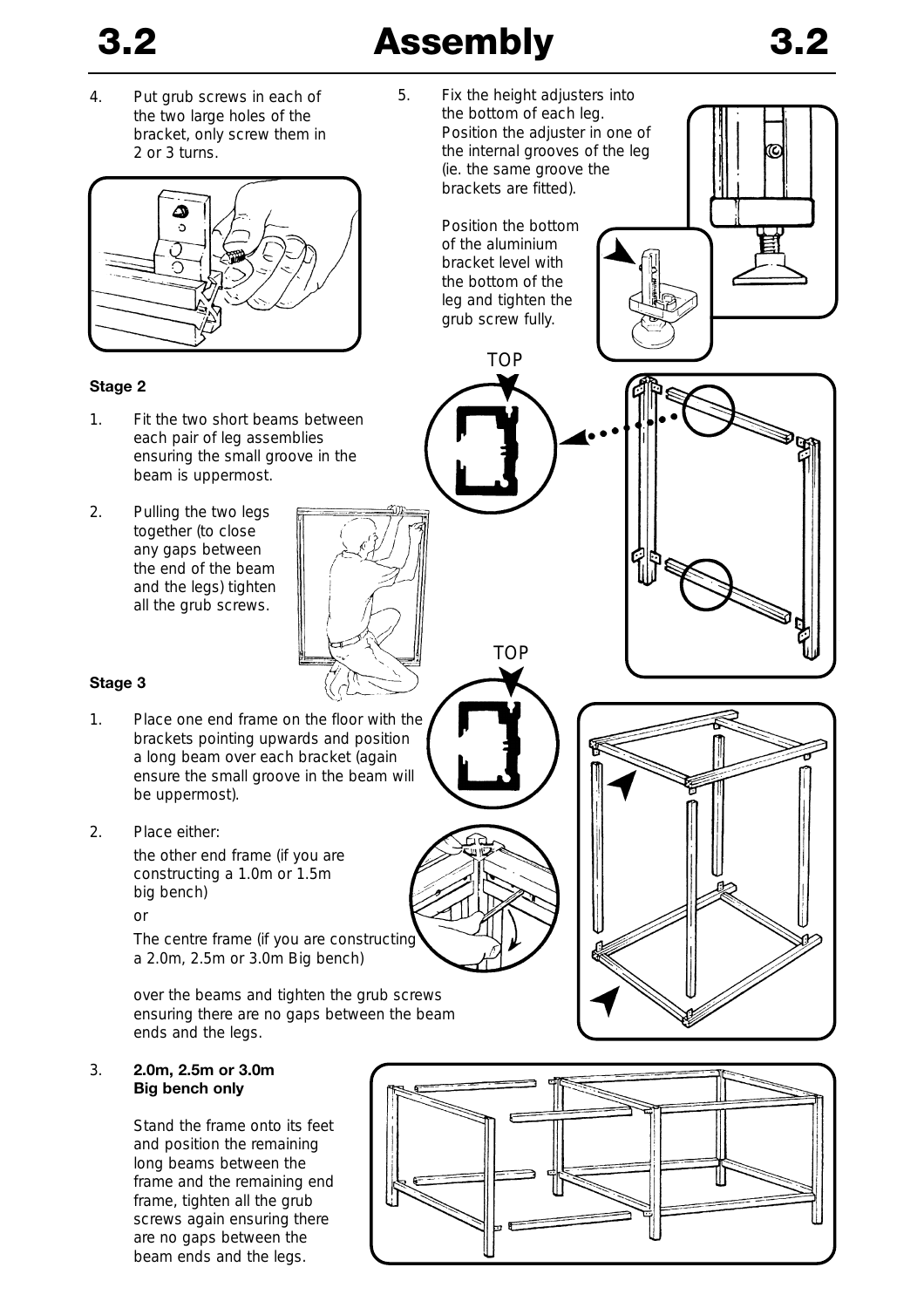## **Stage 4**

1. Place the base extrusion on the edge of the bench so the lip hangs over the front edge of the legs. Slide the square nuts into the recess as shown and place one near to each leg. Slide the workshop fixing plates into their groove and position them at approximately equal spaces along the base extrusion.





2. Using the 5mm hexagon wrench fix the base extrusion in place on the bench with the base clamps and cap screws.



3. Fix the lift & hold mechanisms to each end of the base extrusion with three self taping large screws on each end, **do not** at this stage tighten the screws fully.

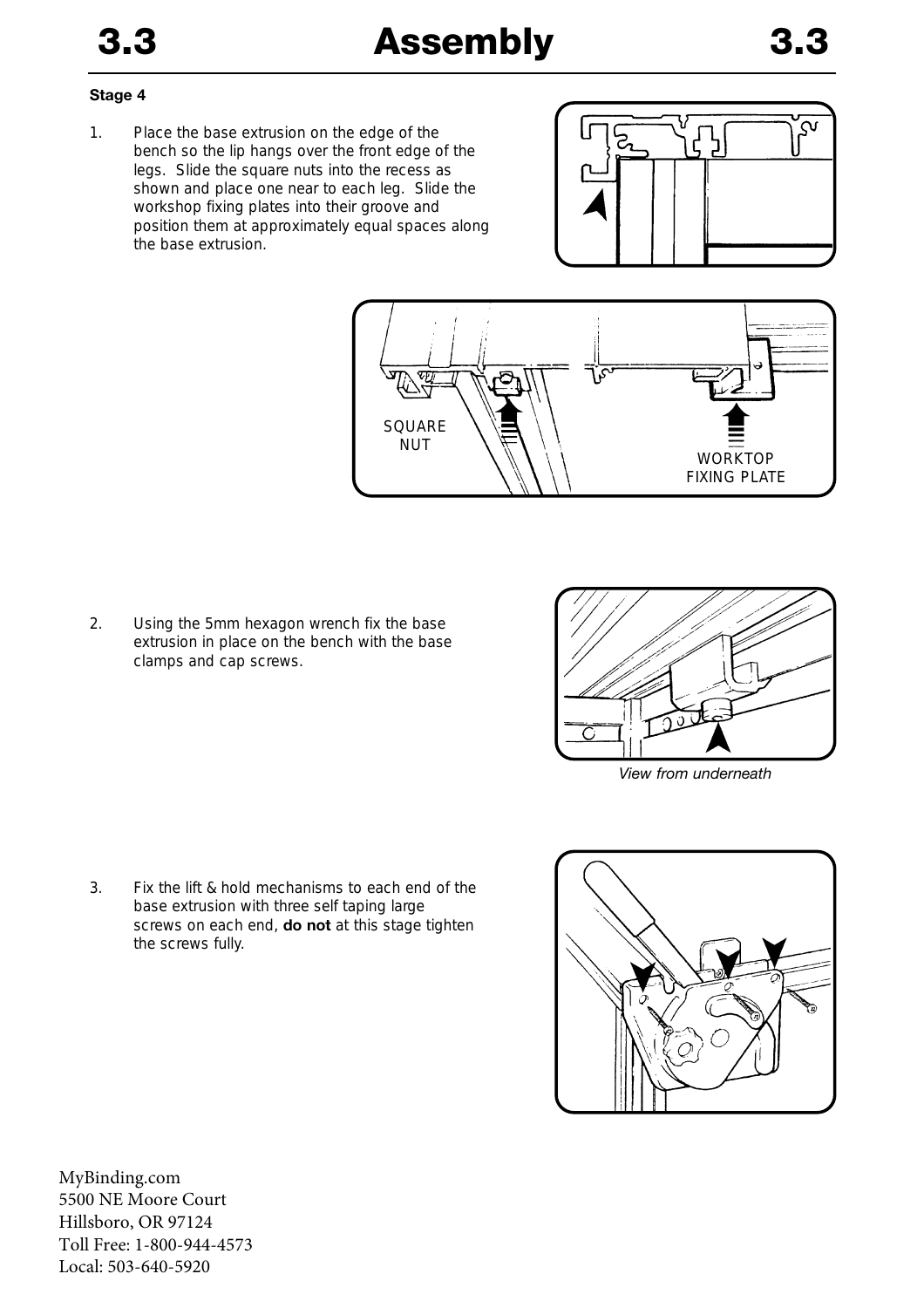# **3.4 Assembly 3.4**

## **Stage 4 – cont'd**

- 4. Fix the Worktop in place using
	- a) The large workshop fixing and large screws as shown.
	- b) the small screws to fix the worktop fixing plates.







*Plan View*

Position brackets approximately as shown

5. Position the Javelin cutter onto the two lift & hold mechanisms by sliding the tongue into the slot inside the end caps of the Javelin.



## **NOTE:**

The friction knob on each mechanisms can be adjusted to hold the Javelin at any height which makes accurate lining up easier when in use.

6. Move the cutting head to one end of the Javelin and depress the blade, adjust the position of the lift & hold mechanism so the blade runs centrally in the slot on the base extrusion, tighten the three screws to fasten the lift & hold.

Repeat for the other end.



7. Position the bench in place and using an accurate spirit level adjust the feet to ensure the top surface of the table is flat. If the table is not flat, particularly along it's length, there may be difficulty in holding the workpiece in place along the full cut length.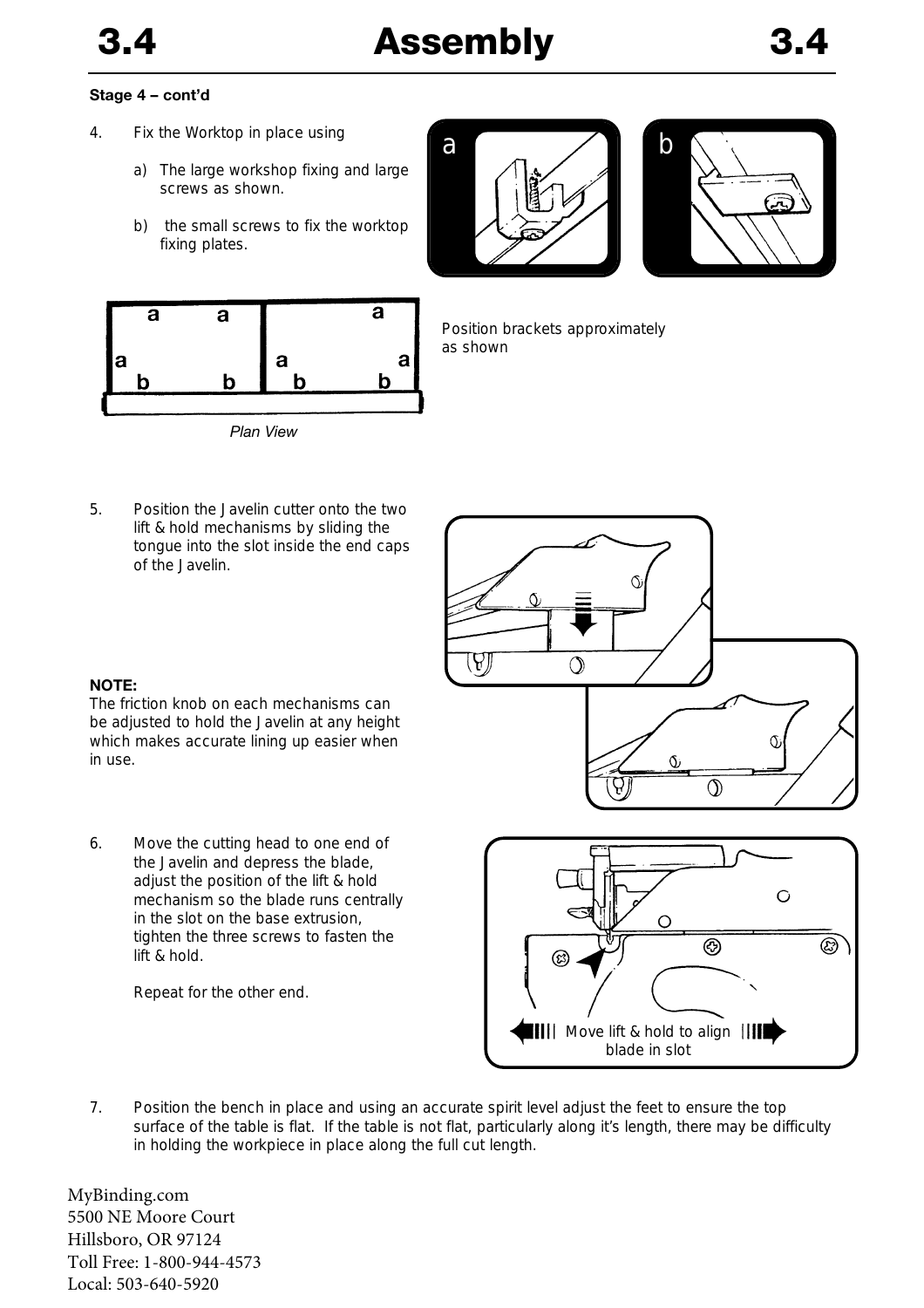8. If a thin film or paper is being cut check that the material can be gripped along the full length of the bench. Pass a small piece of the material about 25cm (10") wide under the cutter and ensure it is held in place, carry this out along its full length.

Should the cutter not grip adjacent to a bench leg, adjust the foot to slightly raise that part of the bench and test again.



Should the paper not be gripped by the cutter bar between the legs, place a levelling bracket and screw in the beam on the underside of the base extrusion. Position it in the middle of the area that is not clamping and tighten the screw until the paper is clamped efficiently. Check the whole cutter bar is clamping, add more levelling brackets and adjust if necessary.